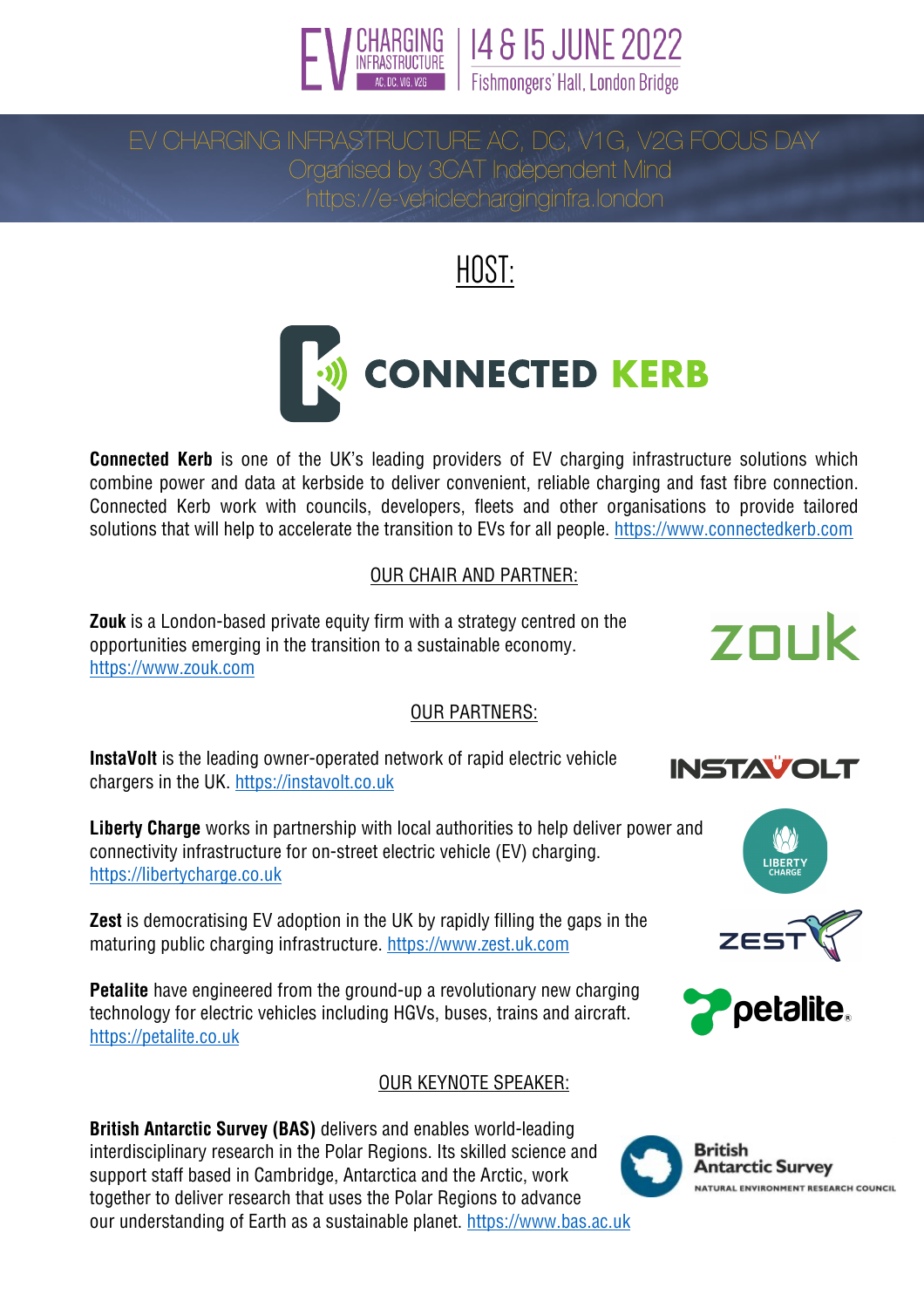

14 & 15 JUNE 2022 Fishmongers' Hall, London Bridge

Organised by 3CAT Independent Mind https://e-vehiclecharginginfra.london

PRINCIPAL SPONSOR:



**Jones Lang LaSalle** are a leading professional services firm that specialises in real estate and investment management. JLL shapes the future of real estate for a better world by using the most advanced technology to create rewarding opportunities, amazing spaces and sustainable real estate solutions for our clients, our people and our communities. https://www.jll.co.uk

### Our Focus Day Sponsors:

**The EV Network** develop, fund, build and own EV charging stations across the UK working with some of the country's largest network operators. https://www.theevnetwork.com

**Fladgate** are a law firm that has always built deep relationships with clients, creating true partnerships. https://www.fladgate.com

ZOUK ZESTY **British<br>Antarctic Survey Our Partners: ONNECTED KERB** petalite. **INSTAVOLT Sponsors:** (1) JLL the Vnetwork fladgate 2

the<sup>-</sup>Vnetwork

fladgate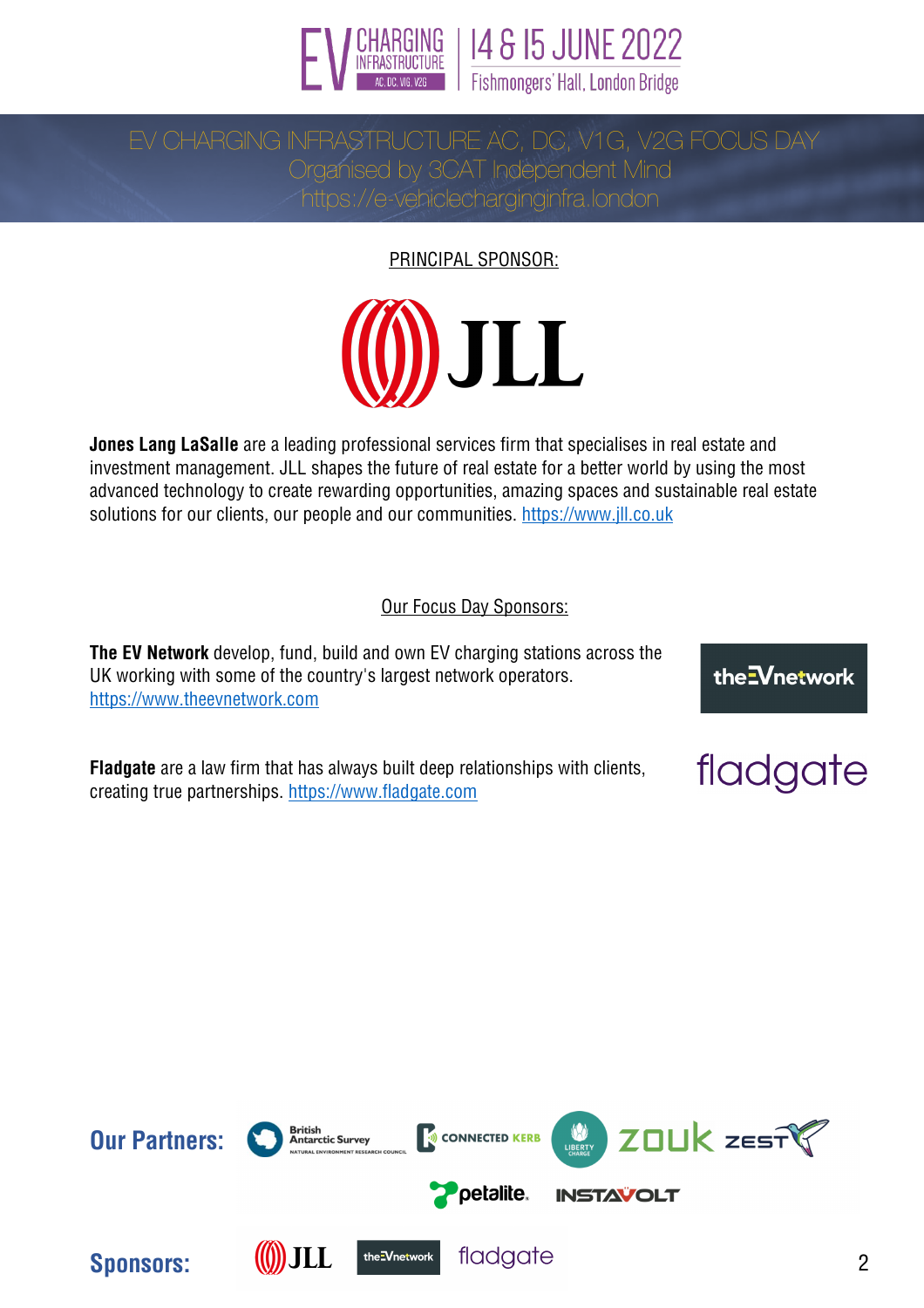



Organised by 3CAT Independent Mind https://e-vehiclecharginginfra.london

### **14 June – Focus Day**

7.00 – 8.00 Registration and Morning refreshments

7.10 – 8.00 Seated Breakfast for prebooked participants

#### **\*\*\***

### **The Day Chaired by: Massimo Resta, Partner, Zouk Capital**

**\*\*\***

8.00 – 8.05 **Organiser's Address**

8.05 – 8.10 **Host Welcome Address**

8.10 – 8.15 **Chair Welcome**

**\*\*\***

### 8.15 – 9.40 **Focus Panel + Q&As: Public and Residential EV charging infrastructure**

### **Q:**

- Scale-up to catch up (against the backdrop of public charge point rollout falling behind EV sales)
- Making EV charging a part of a long-term strategic infrastructure plan
- Who pays for it?
- Power at scale
- How to use EV charging rollout to engage local businesses and involve communities
- Case for densely populated and remote areas
- Fleet access to public charge points

### **Chaired by: Massimo Resta, Partner, Zouk Capital Panelists:**

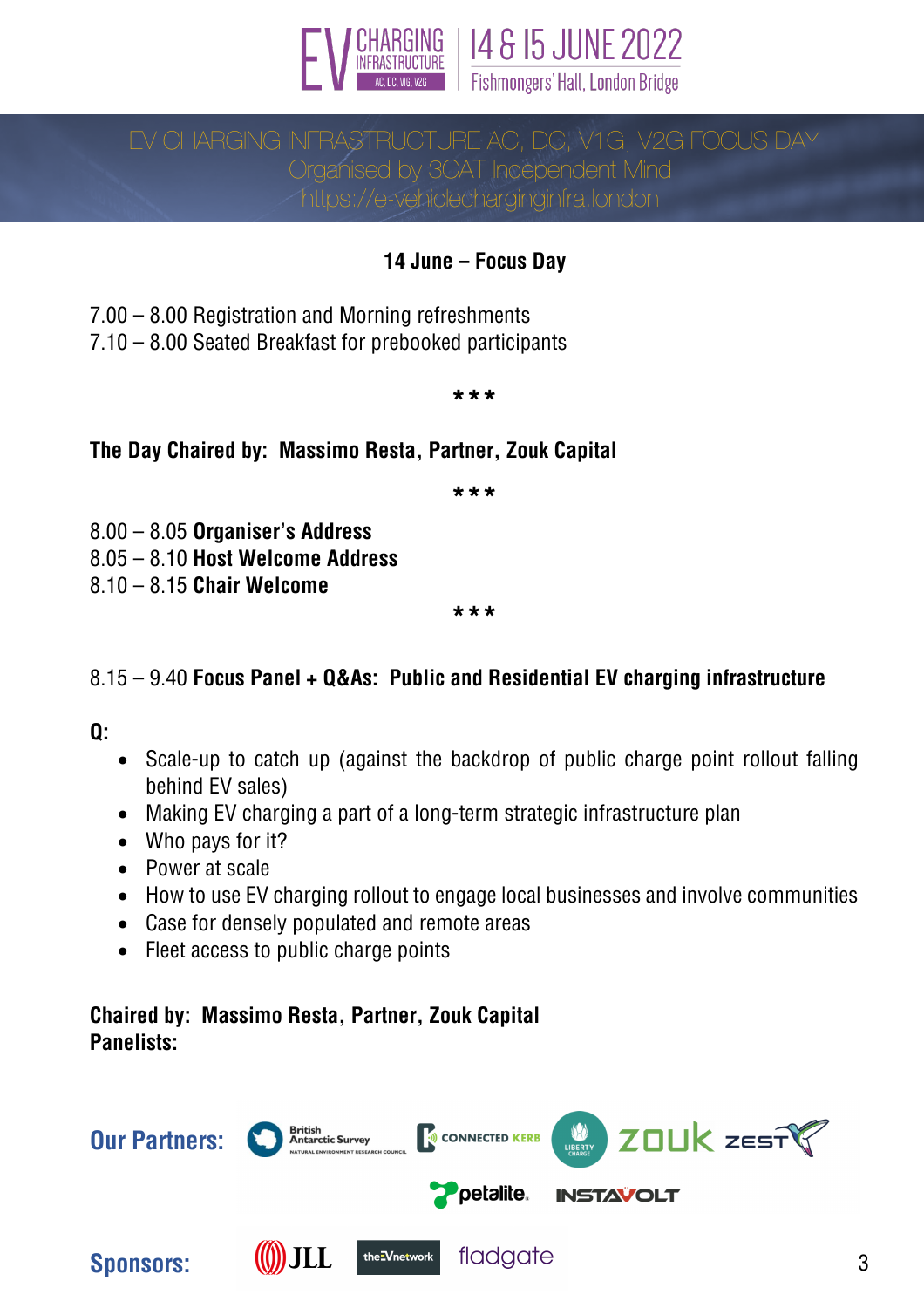



# Organised by 3CAT Independent Mind

https://e-vehiclecharginginfra.london

Shamala Evans-Gadgil, Senior Programme/Project Manager, **Coventry City Council: "Coventry - The Electric City"**

Dr Chris Pateman-Jones, CEO, **Connected Kerb**

Charlie Allen, Commercial Lead Highways, **West Sussex County Council: "The West Sussex Chargepoint Network"**

Jonathan James, Electric Vehicle Project Manager, **Surrey County Council: "Between a Rock and a Hard Place"**

Cllr Clyde Loakes, Deputy Leader and Cabinet Member for Climate and Air Quality,

### **London Borough of Waltham Forest**

Neil Isaacson, CEO, **Liberty Charge Ltd**

### **\*\*\***

### 9.40 – 11.00 **Focus panel + Q&As: Fleet charging infrastructure**

**Sponsored by:**



### **Q:**

- Meeting the 2027 government fleet commitment target
- Challenges in building infrastructure at depots
- Robust public charging networks to service fleets
- Vehicle availability and supply
- Thinking about battery life, optimisation of fleets and battery capacity
- Private network Improving uptake of your charging infrastructure by opening to other fleets
- Charging as a service

### **Chaired by: Massimo Resta, Partner, Zouk Capital**

### **Panelists:**

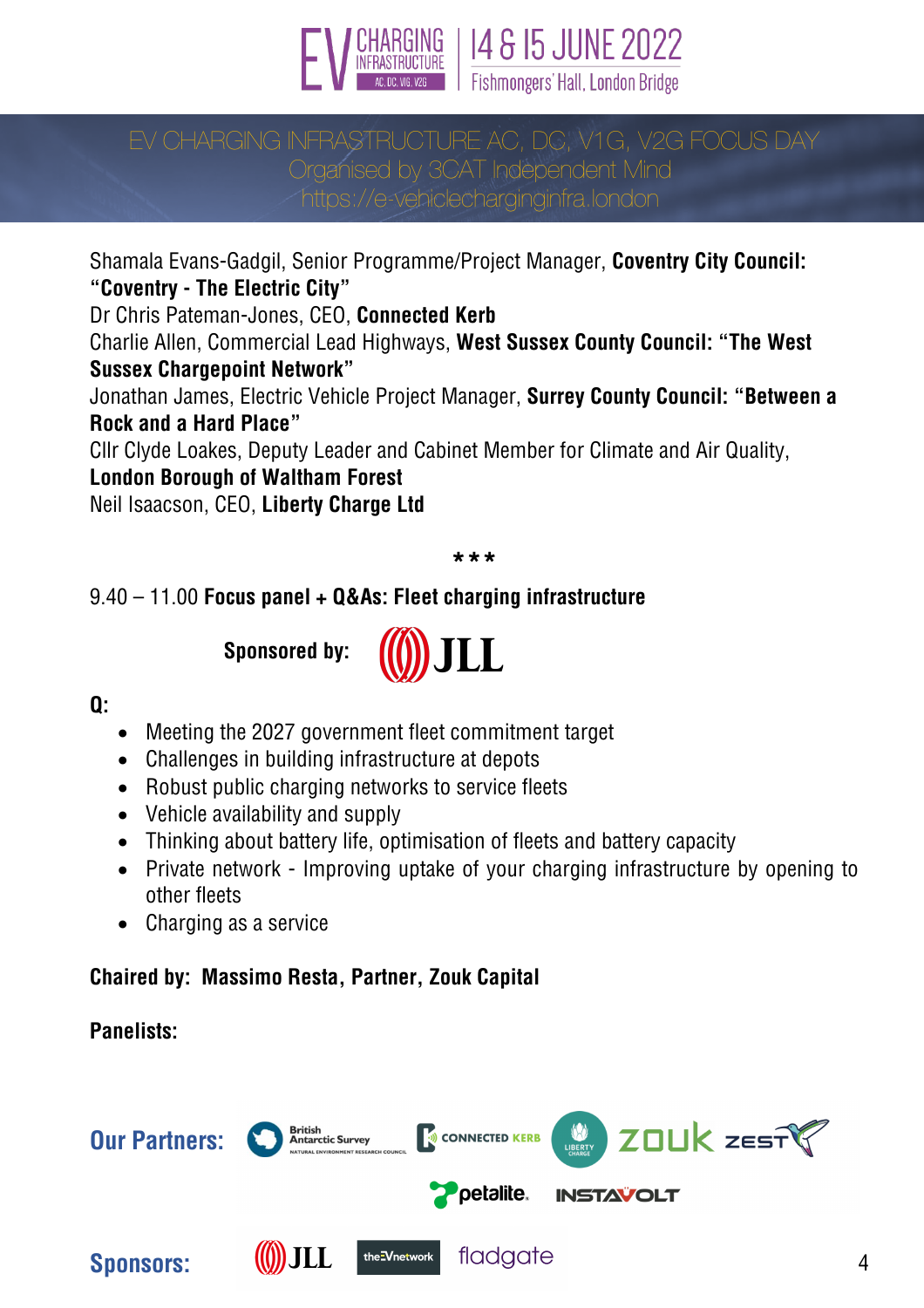

14 & 15 JUNE 2022 Fishmongers' Hall, London Bridge

# Organised by 3CAT Independent Mind

https://e-vehiclecharginginfra.london

Garry Birmingham, Programme Director Decarbonisation Delivery, **First Bus: "A journey into Volume delivery"**

Leigh Purnell, CEO, **Petalite Limited**

Rebecca Jeffery, Electrification Lead, UK&I, **Uber: "Electrifying Uber London"** Ryan Spillane, Director of Partnerships and Channels, **Connected Kerb** Andrew Kirkby, Senior Manager, Sustainability, **Openreach: "Fleet transformation and charging in Openreach"**

Sahan Abeln, Head of EV Solutions, **JLL**

**\*\*\***

11.00-11.20 Coffee Break, visit our Partner display stands, meet with speakers

**\*\*\***

11.20-12.30 **Focus panel + Q&As: On route charging infrastructure** (motorway service area charging, charging hubs and rapid charging)



**Q:**

- Challenges and opportunities
- Competitions on motorways
- Rapid charging fund to tackle connections
- Opportunities beyond MSAs
- Improving uptake of your charging infrastructure
- Financing the roll out

**Chaired by: Massimo Resta, Partner, Zouk Capital**

# **Panelists:**

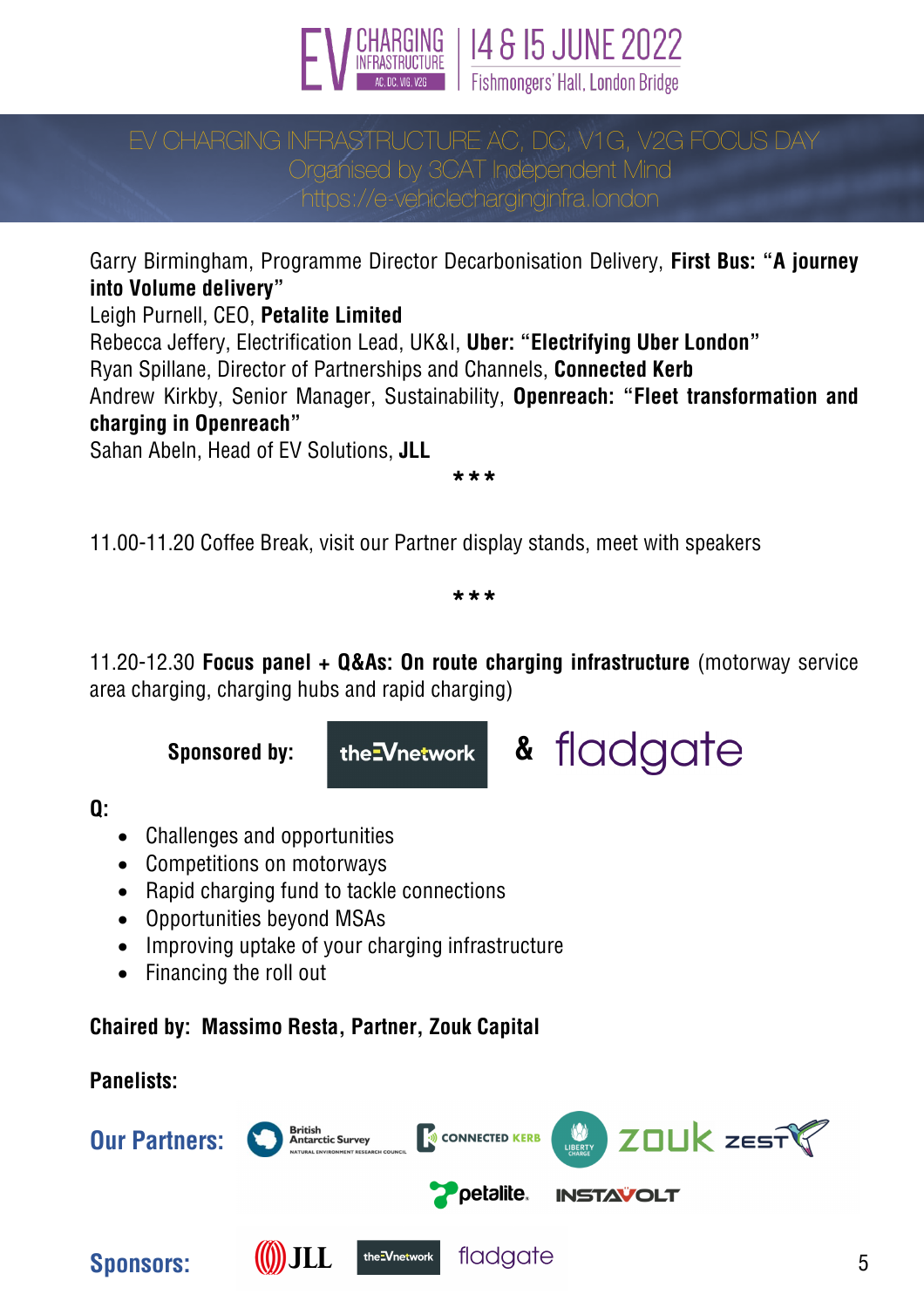

14 & 15 JUNE 2022 Fishmongers' Hall, London Bridge

# Organised by 3CAT Independent Mind https://e-vehiclecharginginfra.london

Toddington Harper, CEO, **Gridserve** Steve Bean, Network Manager, **Shell UK** Reza Shaybani, Co-Founder and CEO, **The EV Network** Alex Haffner, Partner, Competition, **Fladgate: "How and why the regulatory authorities are seeking to help shape this segment of the EV market"**

**\*\*\***

12.30 – 13.15 **Partner Panel + Live Q&As with our Partners:**

**Robust public charging networks to service consumers and fleets**

**Panelists: Dr Chris, Pateman-Jones, CEO, Connected Kerb Robin Heap, CEO, Zest Adrian Keen, Chief Executive Officer, InstaVolt Massimo Resta, Partner, Zouk Capital Neil Isaacson, CEO, Liberty Charge Ltd Leigh Purnell, CEO, Petalite Limited**

**\*\*\***

13.15 – 14.25 Lunch, visit our Partner display stands, meet with speakers

**\*\*\***

14.25 – 14.45 **Keynote Address by Dr. Beatrix Schlarb-Ridley, Director of Innovation and Impact, British Antarctic Survey:**

**"Electrification in Extreme Environments: towards Net Zero in Antarctica"**

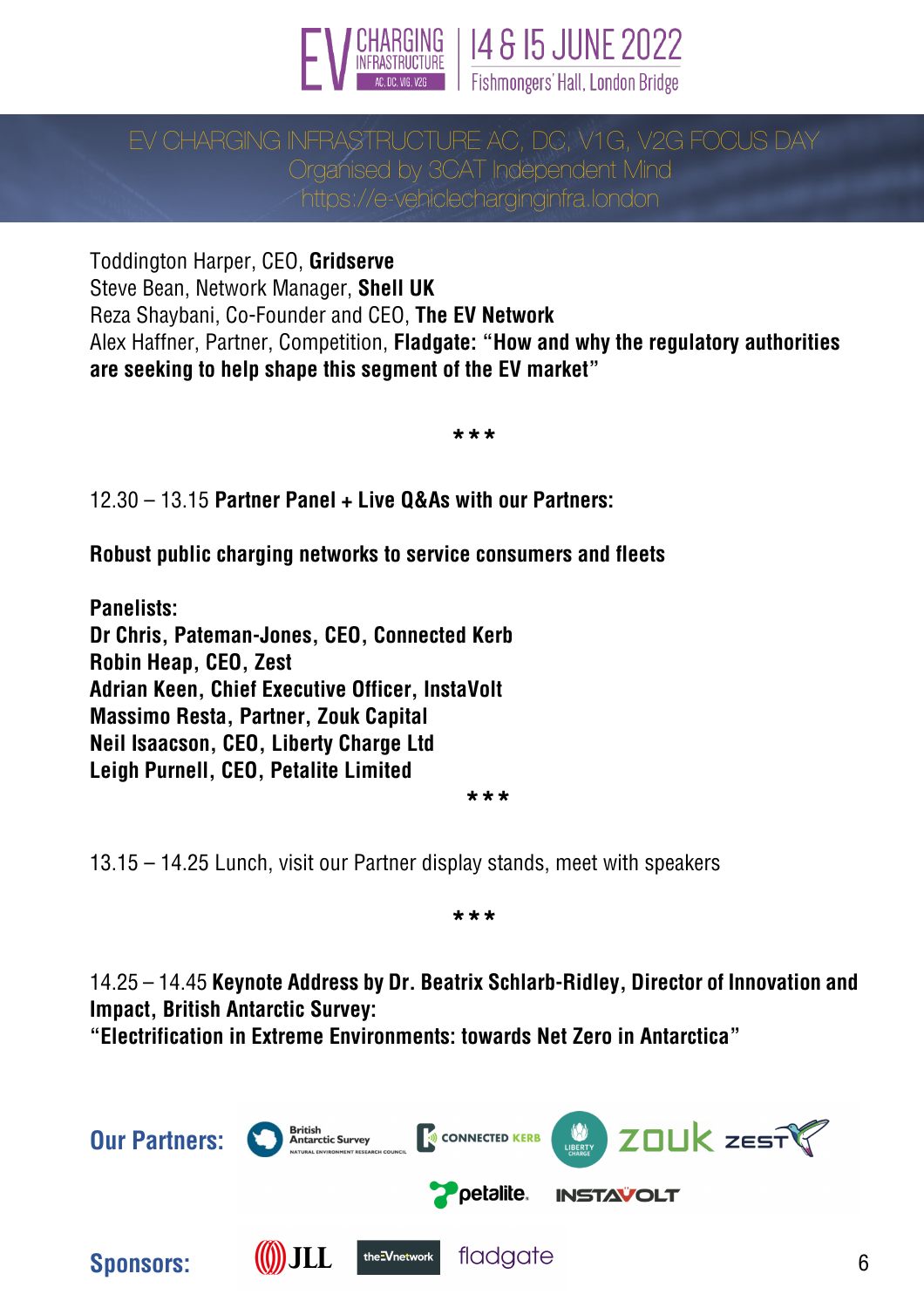

# Organised by 3CAT Independent Mind https://e-vehiclecharginginfra.london

British Antarctic Survey (BAS) is committed to achieving net zero carbon by 2040 for all its operations, including Antarctic research stations, our logistics and the UK estate. This talk will discuss the role that electrification needs to play in decarbonising transport in extreme environments such as the polar regions, and will highlight associated challenges and opportunities.

**\*\*\***

### 14.45 – 15.45 **Focus panel + Q&As: OEMs**

### **Q:**

- Technology steps required for mass adoption and how to optimise commercial fleet transition?
- Pricing of EVs
- Availability of battery information via telematics
- Views of charging speed requirements and locations in 10 years time all home & rapid hub? Thoughts on commercial and delivery vehicles
- Overcoming battery weight VS capacity issue
- Support for DC charging
- Views on commercial production of wireless charging EVs and projection for commercial technology use

### **Chaired by: Massimo Resta, Partner, Zouk Capital**

### **Panelists:**

Karima Haji, Transformation Director, **Scania (Great Britain) Limited: "Scania - Driving the Shift"**

Mike Cutts, Business Line Director (Light), **IVECO Ltd: "Future OEM solutions to assist in LCV EV adoption"**

John Comer, Head of Product Management, **Volvo Trucks UK & Ireland**

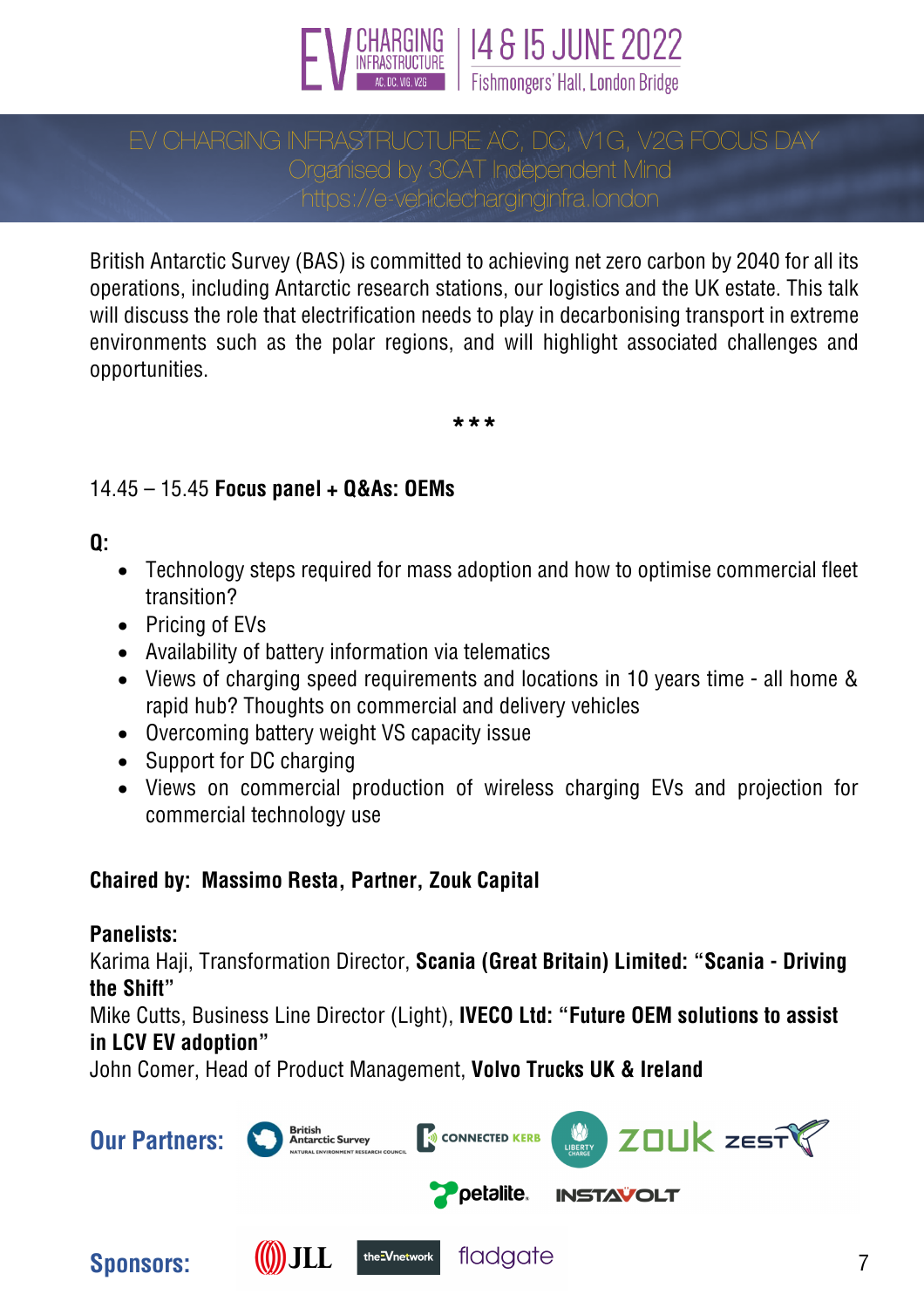

# EV CHARGING INFRASTRUCTURE AC, DC, V1G, V2G FOCUS DAY Organised by 3CAT Independent Mind https://e-vehiclecharginginfra.london

**\*\*\***

15.45-16.00 Coffee Break, visit our Partner display stands, meet with speakers

**\*\*\***

# 16.00 – 17.00 **Focus panel + Q&As: Destination Charging**

**Sponsored by:**



**Q:**

- Access to electric vehicle charging points, safety and affordability ensuring your charging infrastructure works for all
- The role of destination charging in unlocking public charging infrastructure
- Different ownerships options
- Insource vs outsource
- Right charger, right location
- Will you ever see return on potential power upgrade facilitating faster EV charging?

### **Chaired by: Massimo Resta, Partner, Zouk Capital**

### **Panelists:**

Rupert Thacker, Head of Highways Strategy and Implementation, **Hertfordshire County Council**

Adrian Keen, Chief Executive Officer, **InstaVolt**

Parvez Islam, Director of Environmental Sustainability, Estates, **University of Warwick: "Destination Charging"**

Sahan Abeln, Head of EV Solutions, **JLL** Robin Heap, CEO, **Zest**

**\*\*\***